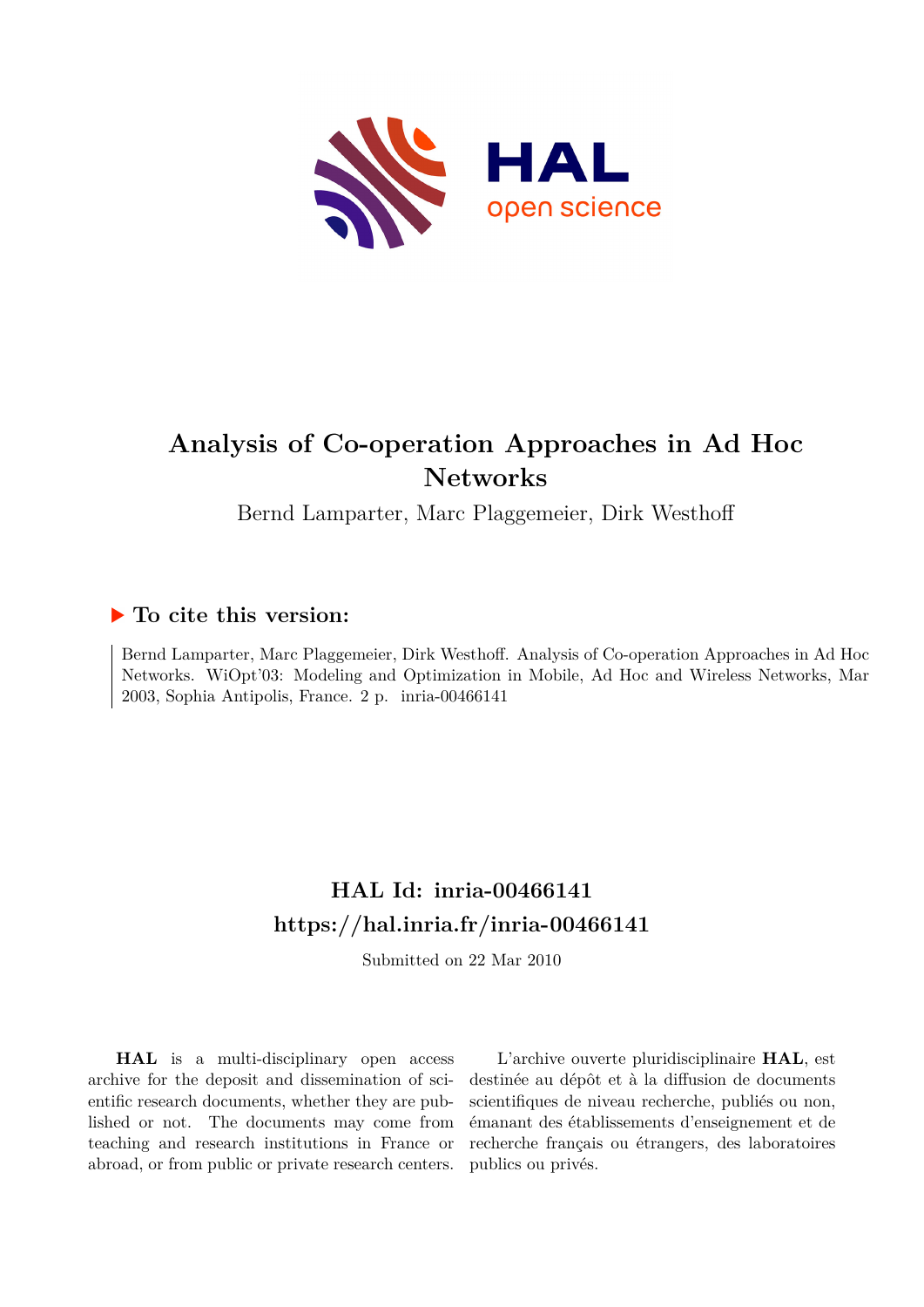## Analysis of Co-operation Approaches in Ad Hoc Networks

Bernd Lamparter\*, Marc Plaggemeier\*\*, Dirk Westhoff\*<sup>1</sup> NEC Europe Ltd., University of Bonn

### 1. Introduction

In early September'02, some discussions came up on the IETF MANET working group's mailing list how to 'measure' security and co-operation in ad hoc networks. Although the necessity to secure ad hoc routing protocols is undoubtedly accepted, and although a couple of protocol extensions dealing with co-operation issues for ad hoc routing protocols were recently proposed, it is apparently a question of belief whether such protocol extensions really intensify participation within the ad hoc network and benefit the community. This statement is applicable to both, detection-based [1], [2], [3], [4] as well as motivation-based approaches [5], [6]. Both types try to intensify the nodes' foreign data forwarding participation within the ad hoc community.

- The co-operation approach uses an underlying on-demand routing protocol (DSR, AODV, etc.) and in particular tries to combat malicious behaviour of nodes in the forwarding phase. Although a node behaves well in the route request/response phase, it drops packets in the forwarding phase, and/or
- the network topology is low-dense filled with nodes. In such topologies the loss of one node many times cannot be handled by diverting traffic.

For high-dense filled ad hoc networks non-participation of some nodes is as long insignificant unless they have participated in the route discovery phase and afterwards stopped participation in the data forwarding phase. Generally, in high-dense filled networks, a totally inactive node appears as not existing without loss of the network's connectivity.

Our work particularly shows in which range any co-operation approach  $p \in P'$  of an ad hoc routing protocol p increases the probability for the destination to receive data destined to it. The protocol class  $P'$  includes all currently as well as all future co-operation approaches for on-demand ad hoc routing protocols  $p \in P$ .

## 2. Participation Model

The participation model we assume is both, simple and meaningful. It suits to infer participation increase in the presence of any co-operation approach  $p'$  e.g. [1], [2], [3], [4], [5], [6]. It is fully characterized by the ad hoc nodes' behaviour:

- For each 'transmission event'each node uniquely decides to either forward all traffic or to drop all traffic, e.g. if a node once decides to send a bundle of packets it indeed sends all these packets,
- the ratio of forwarding or dropping traffic is uniformly distributed over all nodes of the ad hoc community and thus it is equal for all.

Note, that our participation model in particular considers that nodes may participate in the route discovery phase whereas they may decide to drop traffic in the forwarding phase. The model also takes the nodes' internal states into account. We feel that such states are mainly driven by a device's remaining battery power but also by its owner's random behaviour.

## 3. Effect of Participation Intensification

We define two events  $E$  and give notation for their probability  $Pr(E)$ :

- $E_p^i$ : node *i* forwards in presence of p but without p' and  $Pr(E_p^i) = e$ , with  $e \in [0,1]$ ,
- $E_p^i$ : node *i* forwards in presence of p and p' and  $Pr(E_p^i) = e + \Delta e$ , with  $\Delta e \in [0, 1-e]$

So,  $\Delta e$  denotes the probability increase affected by fear based awareness or motivation of p' at which an individual node increases its participation. Note, that for a first approximation the exact values of  $e$  and  $\Delta e$  are not important.

Let us now consider how  $p'$  influences the final forwarding result of all nodes which are involved into the payload forwarding process. Since the,  $E_p^{\dagger}$  (i=1,...,n) are independent of each other, the probability that the final destination receives in absence of p' data over a pre-established path with *n* intermediate nodes is  $Pr(E_p^l \wedge ... \wedge E_p^n) = e^n$ . The same applies to  $E_p$  and in presence of p' we denote  $Pr(E_p^1 \wedge ... \wedge E_p^n) = (e + \Delta e)^n$ . We are now prepared to give some quantitative estimation on the effect of intensifying participation in ad hoc networks with the help of any  $p \in P'$ . For this, it is essential to understand the interdependencies of  $e$ ,  $\Delta e$ , and, of course,  $n$ . This enables us to finally enclose practical relevant values for  $\Delta e$ . We start with some analytical discussion on the probability expressions, now understanding *n* as real and denote  $n^*$  as the largest integer less than or equal n. The convergence behaviour of functions  $e^n$  and  $(e+\Delta e)^n$  is  $\lim_{n\to\infty}e^n=0$  and  $\lim_{n\to\infty}(e+\Delta e)^n=0$  for all permutations  $(e,\Delta e)$  except  $e=1$  for the first and  $e+\Delta e=1$  for the latter equation. Thus, the absolute effect of any  $p \in P'$  (and obviously also the throughput in absence of  $p'$ ) is neglectable, if a 'large' number  $n^*$  of intermediate nodes needs to be involved to reach the destination. It is in particular insignificant which  $\Delta e \epsilon$ [0,1-e] the p' has caused (We feel that the exceptional and obviously idealized cases  $e=1$  resp.  $e+\Delta e=1$  and  $\lim_{n\to\infty}e^n$  $=$  l or  $\lim_{n\to\infty} (e + \Delta e)^n = 1$  are not relevant in practice).

 $\overline{a}$ 

<sup>&</sup>lt;sup>1</sup> E-mail corresponding author: dirk.westhoff@ccrle.nec.de